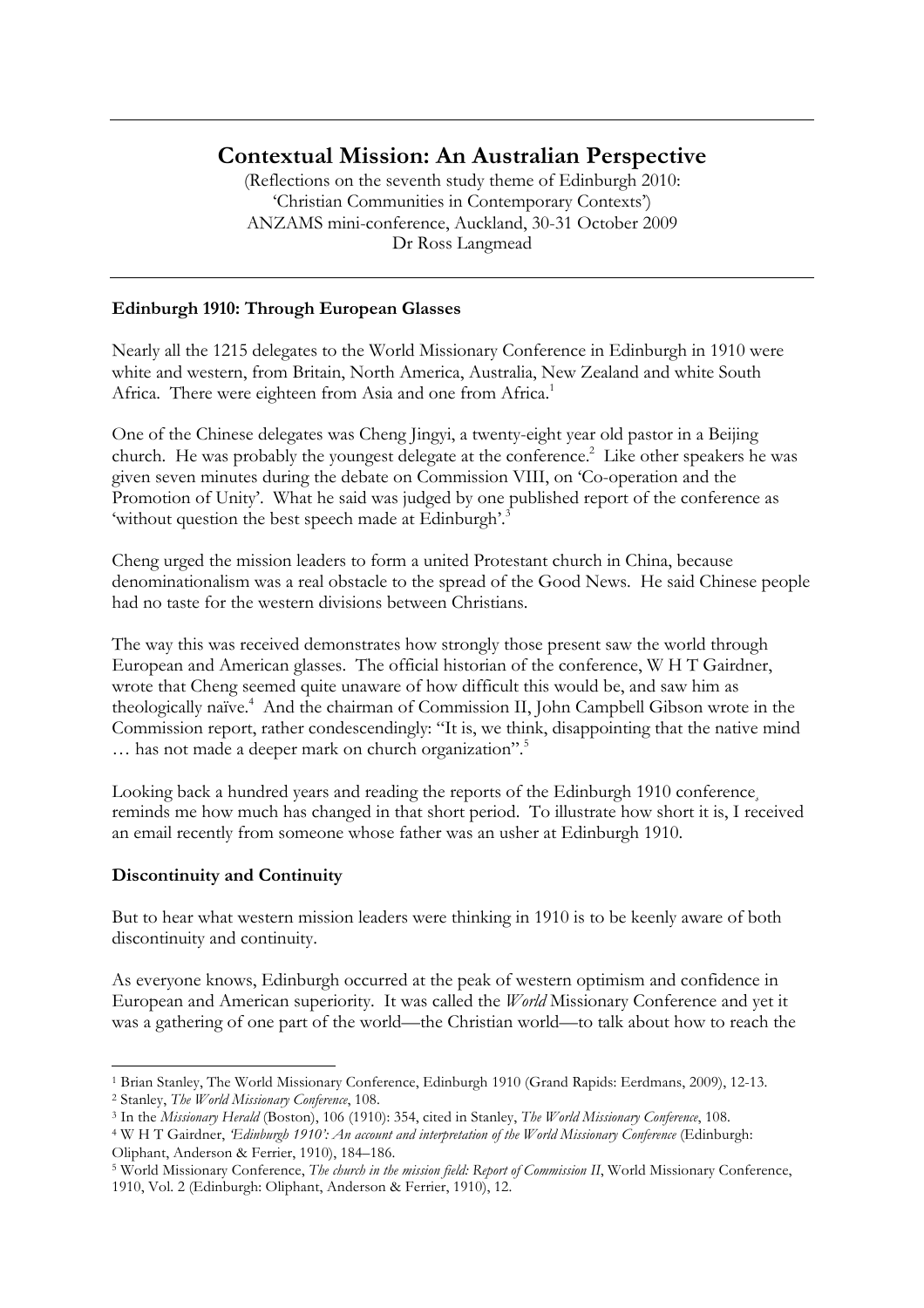other part of the world—the non-Christian world. It was not even the whole of Christendom, but western Protestantism. And South America was avoided as a sensitive issue because although evangelicals wanted to evangelise there the Anglo-Catholics insisted that as a Roman Catholic continent it was already part of Christendom.

But, despite the things that seem strange from our perspective, those at Edinburgh were beginning to grapple with many of the issues that still occupy us today. The relationship to other faiths, the empowering of the non-western churches and the role of women in mission are just some examples. Here and there, in speeches or reports or submissions to the questionnaires that went out before the conference, we find progressive or prophetic statements, prodding the conference to see things differently. It is easy for us to judge the western missionary movement of a hundred years ago. I wonder how we will be judged in a hundred years' time for how we dealt with the issues facing us?

### **Contextual Theology**

One thing that was hardly mentioned at Edinburgh 1910 but which, in the hundred years since, has become of the central concerns of missiology today is the concern to allow the gospel to take shape differently in different contexts. As Stephen Bevans says, 'There is no such thing as "theology"; there is only contextual theology. … The attempt to understand Christian faith in terms of a particular context … is really a theological imperative."6

This shift shows an awareness of how much our own culture influences our understanding of God. No longer do we confidently assume that western theology, for example, is universally applicable or useful. A universal theology, as Robert Schreiter puts it, is actually a *universalising* theology, one which extends its own beliefs and ways to another setting, unaware of how it has been shaped by its own context.<sup>7</sup>

Contextualisation refers to the ongoing and multi-layered process of allowing the gospel to take shape in a particular context. We can immediately see how important contextualisation is for mission, because if the Good News is to become good news for particular people it needs to speak to them within their culture, in their language and addressing their experience.

Contextual mission goes beyond what the Edinburgh conference called 'accommodation' to native customs, or 'indigenisation' through training local leaders.<sup>8</sup> It goes beyond helping every church to become self-supporting, self-governing and self-propagating and insists on every church self-theologising. Going beyond the split between Christendom and heathendom, or (to use the language of Edinburgh) so-called older churches and younger churches, a contextual approach expects every local church, the church in every culture and the church in every broad region to engage in contextual mission. That is, every contemporary Christian community needs to examine its context and critically interact with the gospel story in a deep and ongoing way, in a journey towards expressing God's Good News in ways that reflect our cultural identity.

### **A Shift Since 1910**

This is a huge shift from the dominant assumptions of Edinburgh 1910.

<sup>6</sup> Stephen B Bevans, *Models of contextual theology*, Rev. & Exp. ed. (Maryknoll: Orbis, 2002), 3.

<sup>7</sup> Robert J Schreiter, *Constructing local theologies* (Maryknoll: Orbis, 1985), 2.

<sup>8</sup> World Missionary Conference, *Education in relation to the Christianization of national life: Report of Commission III*, World Missionary Conference, 1910, Vol. 3 (Edinburgh: Oliphant, Anderson & Ferrier, 1910), 240-241.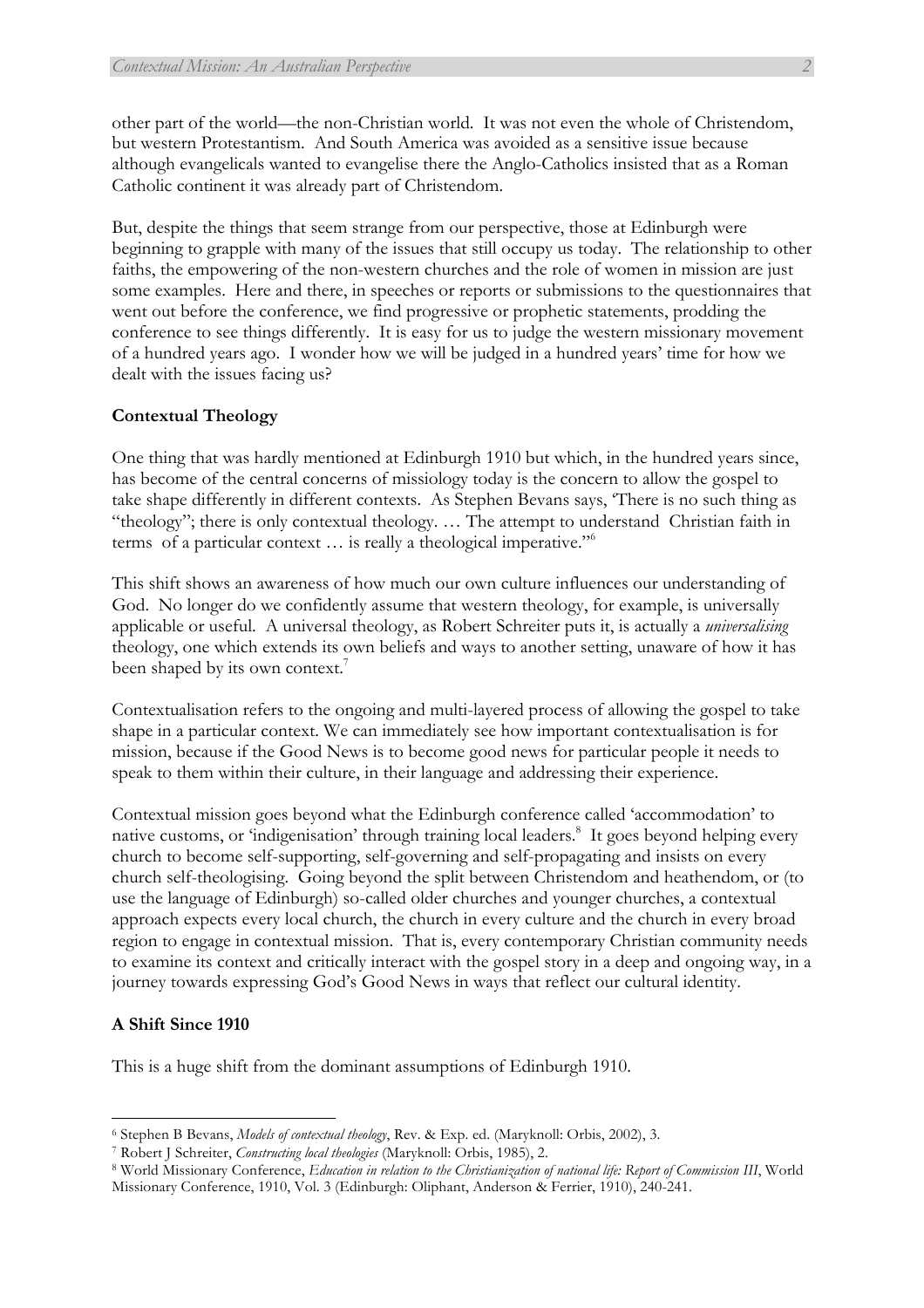#### *From the West to the rest*

First, those at Edinburgh thought in geographical terms: from the West to the rest.<sup>9</sup> It was 'Christendom' taking the gospel to 'the non-Christian world'.10 It assumed that the West was Christian, that it understood the gospel, and that the West had the resources to reach the world. The job, it seemed, depended on western missionaries, and so most of the commissions concentrated on how the mission effort might become more effective. Context hardly came into it; it was a global job to be done by those who had the knowledge and the resources.

Within five years, with the onset of the First World War, the simple assumption that Europe was Christian was deeply challenged, as the evil and violence that was unleashed put a huge question mark against what it meant to be a Christian nation.<sup>11</sup> Since then, Europe has become post-Christian, and church attendance a minority activity. Since then, the centre of gravity for world Christianity has moved to Africa, Asia and Latin America. As Philip Jenkins puts it, 'if we want to visualise a "typical" contemporary Christian, we should think of a woman living in Nigeria or in a Brazilian *favela*".12 Within decades of Edinburgh the Christendom mindset—and we need to remember that it had been cracking since the sixteenth century—was untenable. By the second half of the century mission was no longer from the West to the rest but 'from everywhere to everywhere'.<sup>13</sup>

#### *Cultures as regions*

Second, those at Edinburgh thought in terms of continents (such as Africa), regions (such as East Asia), or countries (such as China or Japan). They had some sense of context but it was painted with an extremely broad brush. In the survey of world mission, published by the conference, indigenous Australians were discussed in one page and Maoris in a paragraph.<sup>14</sup>

Since then we have become aware how complex and multi-layered cultures are. As well as thinking in terms of the world's 200 nations, or in terms of 'peoples', we now tend to pay attention to smaller cultural units, such as those labelled by the Lausanne Movement as 'people groups'. There might be in the order of 15,000 of these and there might be 5,000 languages. To make things more complicated, in this post-colonial and globalised era, people move between cultures and assume hybrid identities. A student of mine introduced herself recently as Korean by birth, raised in Paraguay and now an Australian citizen. Even more common are Pakistanis in Britain or Moroccans in France, a legacy of colonialism.

The Edinburgh 1910 conference had eight commissions. The Edinburgh 2010 conference has nine themes for study. The seventh is 'Christian Communities in Contemporary Contexts', and is the focus of these reflections. The theme shows how central it is in missiology today to take into account communities—presumably much smaller than nations or regions—and contexts. The guidelines for study issued by Edinburgh 2010 suggest that the task is to examine the variety of Christian communities as they draw on different traditions and engage with specific

<sup>9</sup> Anne-Marie Kool, 'Changing images in the formation for mission: Commission Five in the light of current challenges—A world perspective', in *Edinburgh 2010: Mission then and now*, eds. David A Kerr and Kenneth R Ross (Oxford: Regnum, 2009), 167.

<sup>10</sup> World Missionary Conference, *Carrying the gospel to all the non-Christian world: Report of Commission I*, World Missionary Conference, 1910, Vol. 1 (Edinburgh: Oliphant, Anderson & Ferrier, 1910), 2.

<sup>11</sup> Stanley, *The World Missionary Conference*, 304.

<sup>12</sup> Philip Jenkins, *The next Christendom: The coming of global Christianity* (Oxford: Oxford University Press, 2002), 2.

<sup>13</sup> Michael Nazir-Ali, *From everywhere to everywhere* (London: Collins, 1991).

<sup>14</sup> World Missionary Conference, *Carrying the gospel to all the non-Christian world*, 126–127.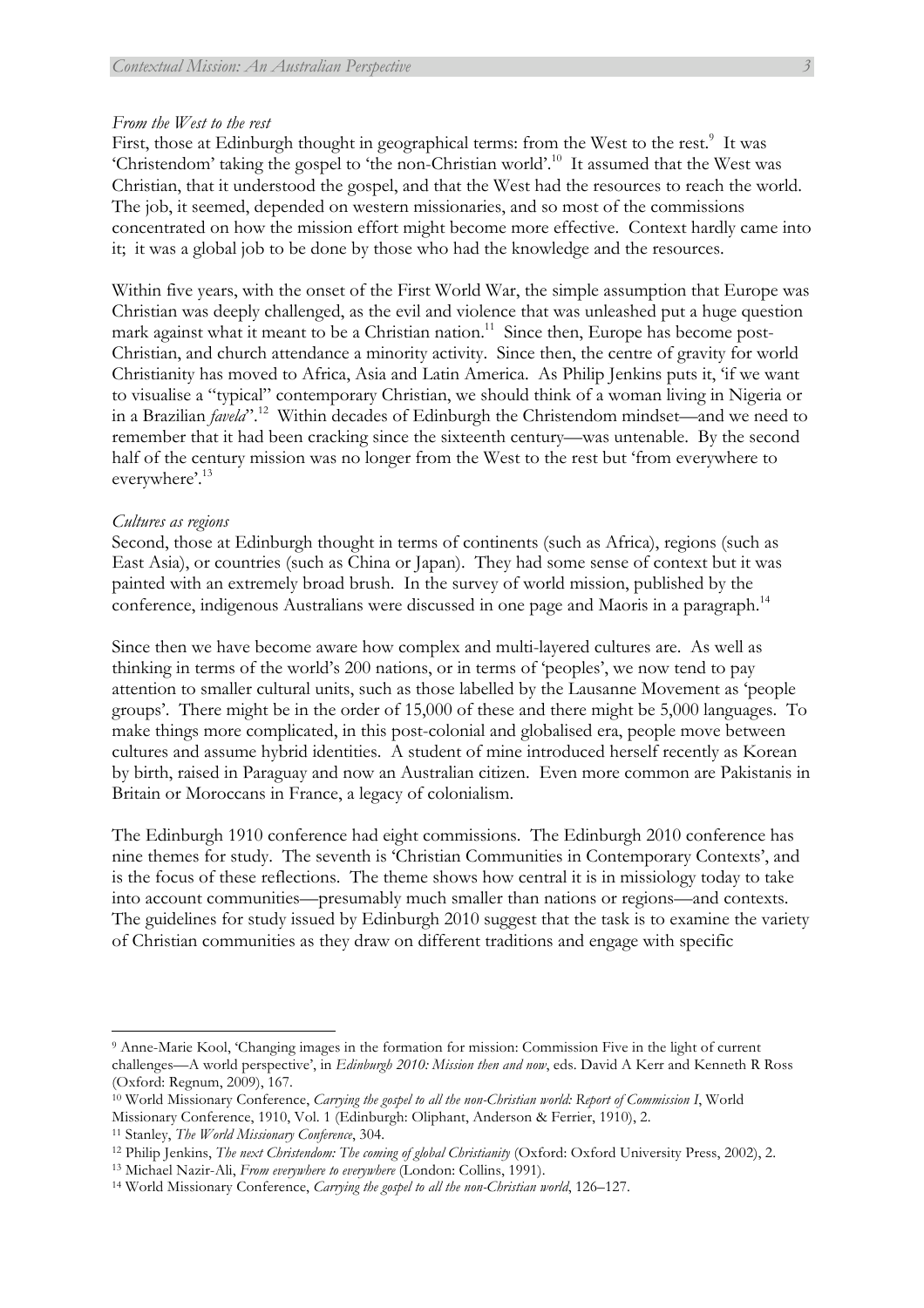communities. Engaging contextually involves exploring worldview, language, customs, traditions and what gospel transformation might mean in each context.<sup>15</sup>

## **The Australian Context**

When we ask ourselves what it might mean to engage in contextual mission in the Australian context, the first thing to say is that there are many Australian contexts, just as there is not only one Australian culture.

I live in Melbourne's western suburbs, where, in the simple act of taking public transport, I am acutely aware of cultural complexity and hybridity every day. There are communities of Vietnamese, of Indians and of Burmese, and older communities of Greeks and Italians. At Yarraville the young upwardly-mobile professionals and those who like to be slightly bohemian (though not too much) get on the train.

These cultures are not simply geographical. At my local church, two Burmese ethnic groups, the Karen and the Chin, gather to worship from many suburbs around. Some worship in the English language service and several hundred worship in two other services in their own language. The context of my local church, then, is largely Karen and Chin, and our service is usually bi-lingual or tri-lingual in response. At a practical level, this is what it is to be a Christian community taking its contemporary context seriously.

There are, however, several aspects of Australia's national context which are important if Australian Christians are to engage with their contemporary context. We could list many, of course, but I want to focus briefly on five areas which largely frame the Australian national context. If Edinburgh 2010 serves the global church at all, it will be through prodding churches in different contexts to explore what it might mean for the gospel to take shape in each context. It could be argued that while the Australian church has for a long time been self-supporting, selfgoverning and self-propagating, it is still only beginning to self-theologise. That is, a distinctly Australian theology or understanding of its mission, is yet to take mature shape, although some attempts have been made to begin the conversation.

I'll be interested to learn the extent to which these dominant factors in Australian culture are found in New Zealand, and the extent to which your context differs.

#### **Indigenous Reconciliation**

First, a fundamental aspect of the Australian context is that we are nation founded on an unacknowledged invasion and appalling treatment of the Indigenous peoples. I'm not sure that the average non-indigenous Australian Christian appreciates how deeply this affects who nonindigenous Australians are and whether they can feel at home in the Australian continent.

Speaking as a non-indigenous Christian, those of us who arrived after 1788 invaded the continent without a treaty, shot and killed Indigenous people when they resisted, moved them off their land, introduced diseases which wiped them out by the thousands, destroyed most of their culture, treated them as invisible, discriminated against them, led many of them to despair and hopelessness, introduced many of them to alcoholism and welfare dependence, let them languish in third-world conditions, removed their children and denied their claims to land. To

<sup>15</sup> Edinburgh 2010, < http://www.edinburgh2010.org/en/study-themes/7-christian-communities-in-contemporarycontexts.html>. Accessed 31-7-09.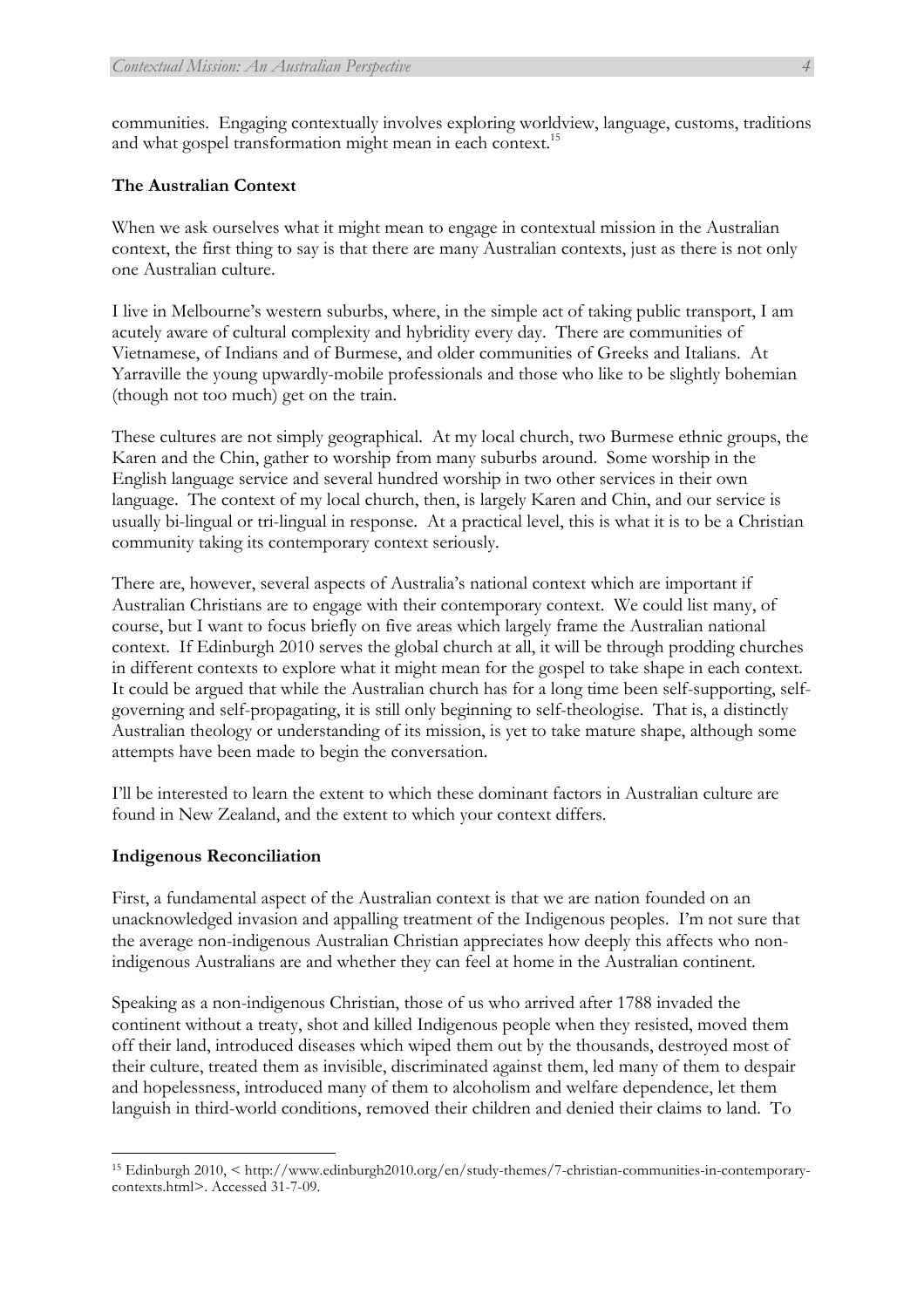this day, despite the welcome apology given by the federal government in 2008 and a commitment to closing the gap between Indigenous and non-indigenous Australians, government policies ride roughshod over Indigenous voices, discrimination still occurs and they remain the most disadvantaged group in Australian society.

I agree with Norman Habel that Australia will only find its soul as a nation when the long journey of reconciliation is taken, involving personal relationships between Indigenous and nonindigenous people, symbolic actions of healing, justice, a treaty, compensation, and practical steps in health, education, housing and so on.<sup>16</sup> The churches have a central role in this, because reconciliation is at the heart of the kingdom of God.17 But the challenge of this context to Australian churches is to come to terms with its mixed past in relating to Indigenous people; commit itself seriously to resourcing, training and listening to the voices of Indigenous people; and make sure that justice and reconciliation does not slip off the national agenda.

# **A Multicultural Vision**

Second, there is probably nowhere more suited than Australia to aspire to a multicultural vision of the Kingdom of God, where the foreigner or stranger is welcomed (Deut 10:19), where we seek the welfare of the city (Jer 29:7), where we follow Jesus' call to love our neighbour, and where—as in the early church—ethnic barriers are relativised as we find unity in Christ despite our diversity (Gal 3:28).

Australia and Canada are the only two countries with a national policy of multiculturalism. Since 1945 nearly seven million migrants have arrived in Australia, which means that half of the population increase since 1945 (from seven to twenty-one million) has been due to migration.<sup>18</sup> In Melbourne 29% were born overseas, and 25% speak a language other than English at home.<sup>19</sup>

With some exceptions, Anglo-Australians have tended to be over-represented in churches. Although most people don't use the term 'ethnic' this way, we could say that the most common 'ethnic churches' are Anglo-Australian churches. Fifty years ago, churches expected migrants to assimilate, reflecting national policies. Then various denominations catered for migrant ethnic congregations, meeting separately and often worshipping in languages other than English.

The current challenge is to discern when cultural diversity is best served by meeting separately such as when new migrants can hardly speak any English and are keen to preserve their customs and culture—and when the multicultural vision of the gospel is best served by nurturing relationships between new migrants and other groups. At my local church we are actively cultivating friendships and relationships at every possible level, despite the Burmese groups needing to worship in their own way and in their own language. Why? Because their children are already Burmese-Australians, straddling cultures and wanting to live differently from their parents.

<sup>16</sup> Norman C Habel, *Reconciliation: Searching for Australia's soul* (Sydney: HarperCollins, 1999).

<sup>17</sup> Ross Langmead, 'Transformed relationships: Reconciliation as the central model for mission', *Mission Studies* 25.1 (June 2008), 5-20.

<sup>18</sup> Department of Immigration and Citizenship, 'Fact Sheet 2: Key facts in immigration', Australian Government, <http://www.immi.gov.au/media/fact-sheets/02key.htm>, 2009

<sup>19</sup> Victoria demographics, <www.about-australia.com/facts/victoria/demographics>. Accessed 31-7-09.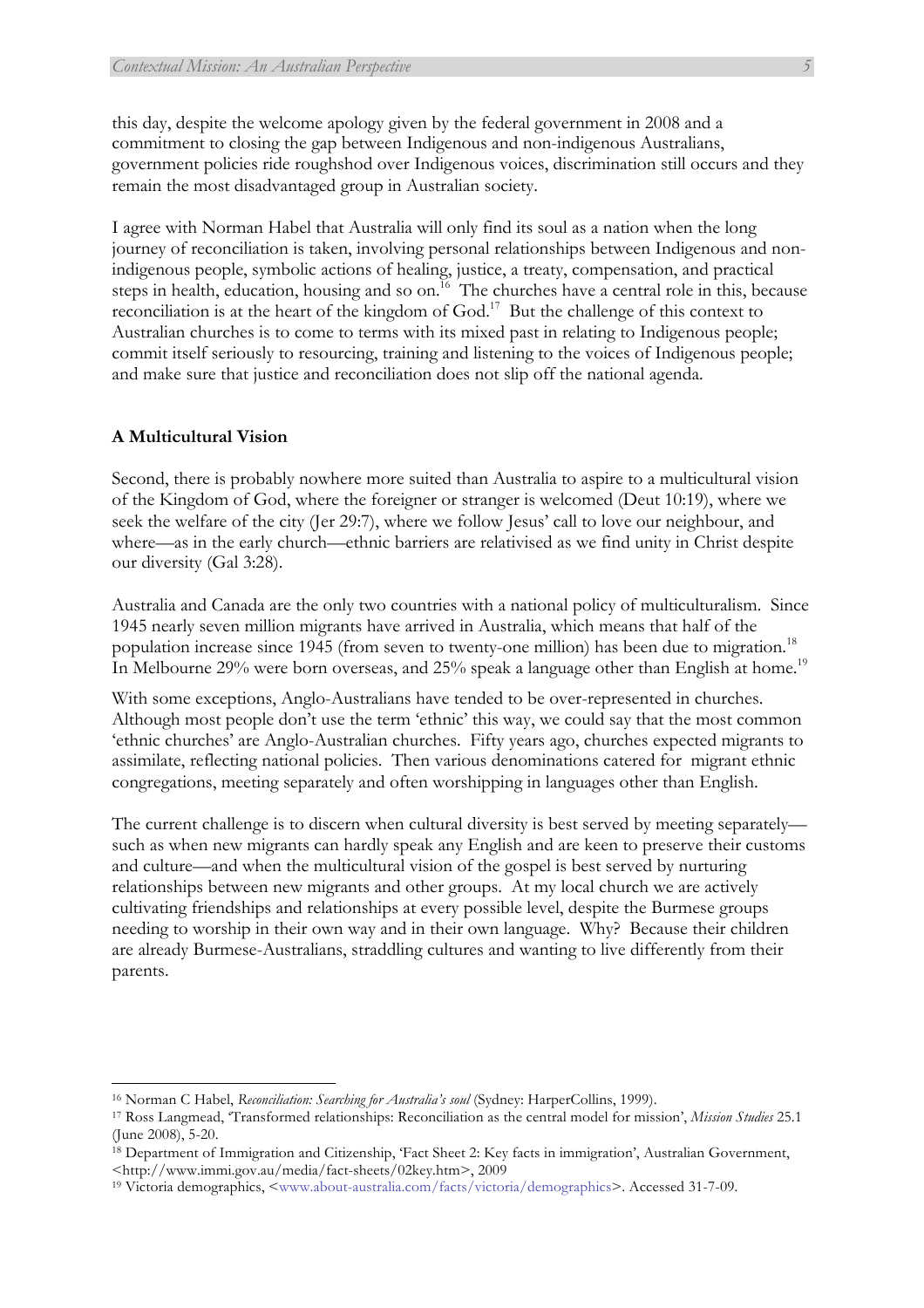#### **Mission in a Post-Christian Society**

Third, if the Christendom assumptions of Edinburgh 1910 were soon to crumble in Europe, they have also crumbled in Australia. Despite attempts between 1788 and the 1830s to make the Church of England the established religion of the Australian colony, Australia has always been an irreligious nation as far as non-indigenous people are concerned, with low rates of churchgoing despite 96% of Australians claiming to be Christian in the 1901 census. That figure has now dropped to 64%.<sup>20</sup> Only about 10% of Australians go to church on any Sunday<sup>21</sup> and about 20% say they go at least once a month, the lowest figures in about fifty years of counting.<sup>22</sup>

In a post-Christian society the Christian church is not 'on the radar' for politicians, the media and the person on the street. Commitment as a follower of Jesus is a minority activity, seen as slightly odd. The stories of the Bible are not known or understood in literature or in daily language. The church is seen negatively, as 'yesterday's cause', tainted by past scandals and simply boring and irrelevant. As many commentators have observed, we are in some ways in a similar situation to the early church, competing in a marketplace of religious ideas. But in other ways, as Lesslie Newbigin often pointed out, mission to the post-Christian West is more challenging because of the legacy of Christendom and the failures of the church.

Newbigin's suggestion is a simple but profound one, something I've explored myself in various places. He suggests that in a post-Christian context we need to tell the story of Jesus again and to embody it in our lives.<sup>23</sup> Along with others I call it incarnational mission, integrating word and deed as we live into the kingdom, in the hope that in God's power the story will be heard freshly by an ignorant generation.

#### **Engaging the Postmodern Mind**

Fourth, the all-pervasive context of postmodernity provides a real challenge for Christian mission in Australia. Edinburgh 1910 occurred at the height of modernity, where faith in progress, reason, technology and universal solutions was at its peak. The twentieth century has seen a seismic shift that is still difficult to pinpoint. I won't try to define postmodernity here, except to say most of us recognise it, particularly amongst younger people, but also in ourselves.

We see it in acceptance of pluralism and relativism, and in a lack of interest in grand theories or overarching frameworks. We see it in the way people choose a bit of meaning from here and bit from there in an eclectic fashion. We see it in the dominance of style, media, virtual worlds, celebrity, irony, playfulness and architectural montages. We see it the fragmentation of life, and the desire, even passion, to connect, whether in person or by phone, email, Facebook or Twitter. We see it in the tendency of people to judge things, not by whether they are true or not, but whether it works for them.

Postmodernity is clearly neither to be totally rejected nor totally embraced. We could perhaps learn from the tendency of western Christianity to hook its wagon to the project of modernity. We need to work harder at discerning what aspects of postmodernity resonate with the gospel such as the desire for community— and what aspects need to be challenged, such as the suspicion of over-arching frameworks of meaning. Newbigin's suggestion of telling and living

<sup>20</sup> Philip Hughes, 'What do the 2006 Census figures about religion mean?', *Pointers* 17.3 (September 2007), 1.

<sup>21</sup> Peter Kaldor et al., *Build my church: Trends and possibilities for Australian churches* (Adelaide: Open Book, 1999), 15.

<sup>22</sup> Ruth Powell, 'Why people don't go to church ... and what the churches can do about it', *Pointers* 12.2 (June 2002), 8.

<sup>23</sup> Lesslie Newbigin, *The gospel in a pluralist society* (Grand Rapids: Eerdmans, 1989), 182.